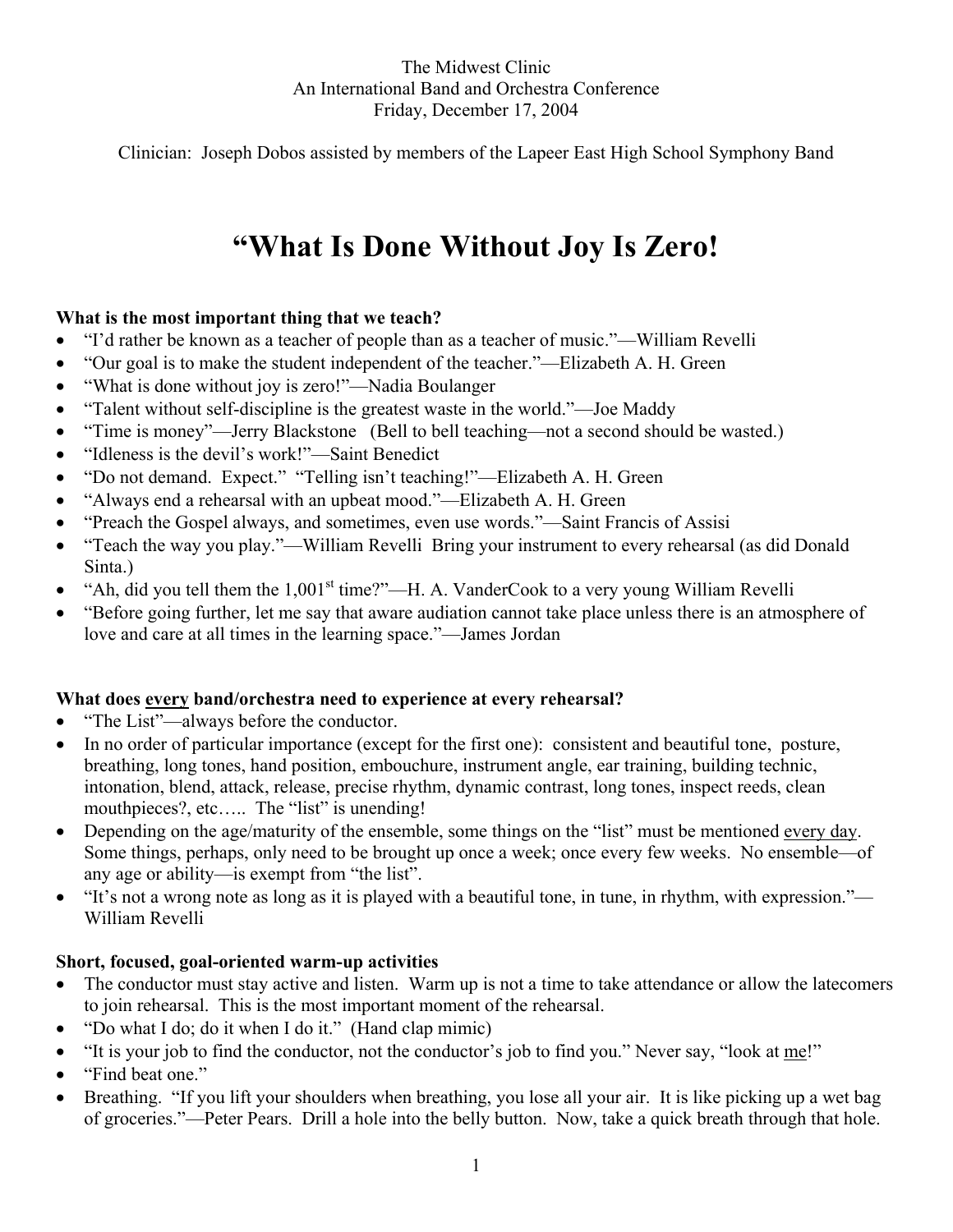- "You watch your phraseology!"—Mayor Shinn (in Meredith Willson's *The Music Man*)
	- o —Positive statements leave a long lasting impression. Negative statements and "orders" are soon forgotten.
	- o Adopt a new vocabulary: "Be aware of…" "Can you…." "How did it feel when…" "I'm at measure 27, can you be there also?" (*Inner Game of Music)*
- "Observation, diagnosis, prescription."—H. A. VanderCook

# **"To play well, sing well"—Tartini "He who sings prays twice"—Saint Augustine**

- "Your band will never play in tune until the students can sing whole steps and half steps in tune."—William Revelli
- Technique used by Imogene Holst (daughter of Gustav) to develop discernment of whole and half steps: Slowly sing the ascending scale to the text: "Alleluia, alleluia." The half steps are between the "lu" and "ia". "Be aware of how close those notes feel and sound." Sing the descending scale to the famous Shakespeare quote: "Full fathom five thy father lies." Begin the scale with an anacrusis. The half step is always on the "fa" syllable.
- "Every rehearsal should involve singing—even when outdoors in marching band."—George Cavender
- The interval song.
	- o When singing solfege syllables, wrap lips around the vowel.
- *The Swan Sings* (canon) Become physically involved when singing.
	- o No one wants to hear a lifeless, flabby tone.
	- o "We never sit on a tone; we always spin it."—Jerry Blackstone
- Use the syllable "bee". Make the vowels tall. Stretch a rubber band East-West—make it ugly. Now, stretch it North-South—make it beautiful. (Wrap lips around the vowel.)
	- o Transfer all vocal techniques to instrumental playing—keep throats open and relaxed. "I like to eat. I like to eat apples and bananas." (Substitute all vowels in this sentence with the vowel "e" (as in bee); with the vowel "o" (as in toe); with the "u" (as in rue).
- Learn to sing through the instrument.
- Don't restrict singing to the opening minutes of a rehearsal; it can be interspersed throughout the rehearsal. Save the lips. Break up the routine.
- Sing/play rounds (canons). Any tune will do—even tunes that are not officially canons that "harmonize". Singing the canon makes us hold on to the pitch.
- Intonation is "toning", not "tuning"
	- o Three step process.
		- $\blacksquare$  Match the tone quality (timbre)
		- Match the dynamic level
		- Match the pitch (When tone quality and dynamic level are compatible, the pitch falls into place.)
	- o When you play with your best tone, you are probably in tune.
	- o Preside over the intonation process. Try to hear every student's tone every day. Playing in tune is a habit.
		- "Remember, you have been tuned!" (William Revelli's final words to the University of Michigan Marching Band at his last performance as Conductor of Bands.)
	- o Involve students in the intonation process. Echo (sing) the pitch back to the student. Turn off the strobe!
	- o Tune major thirds low; minor thirds high. "Hollow" perfect 4ths and 5ths.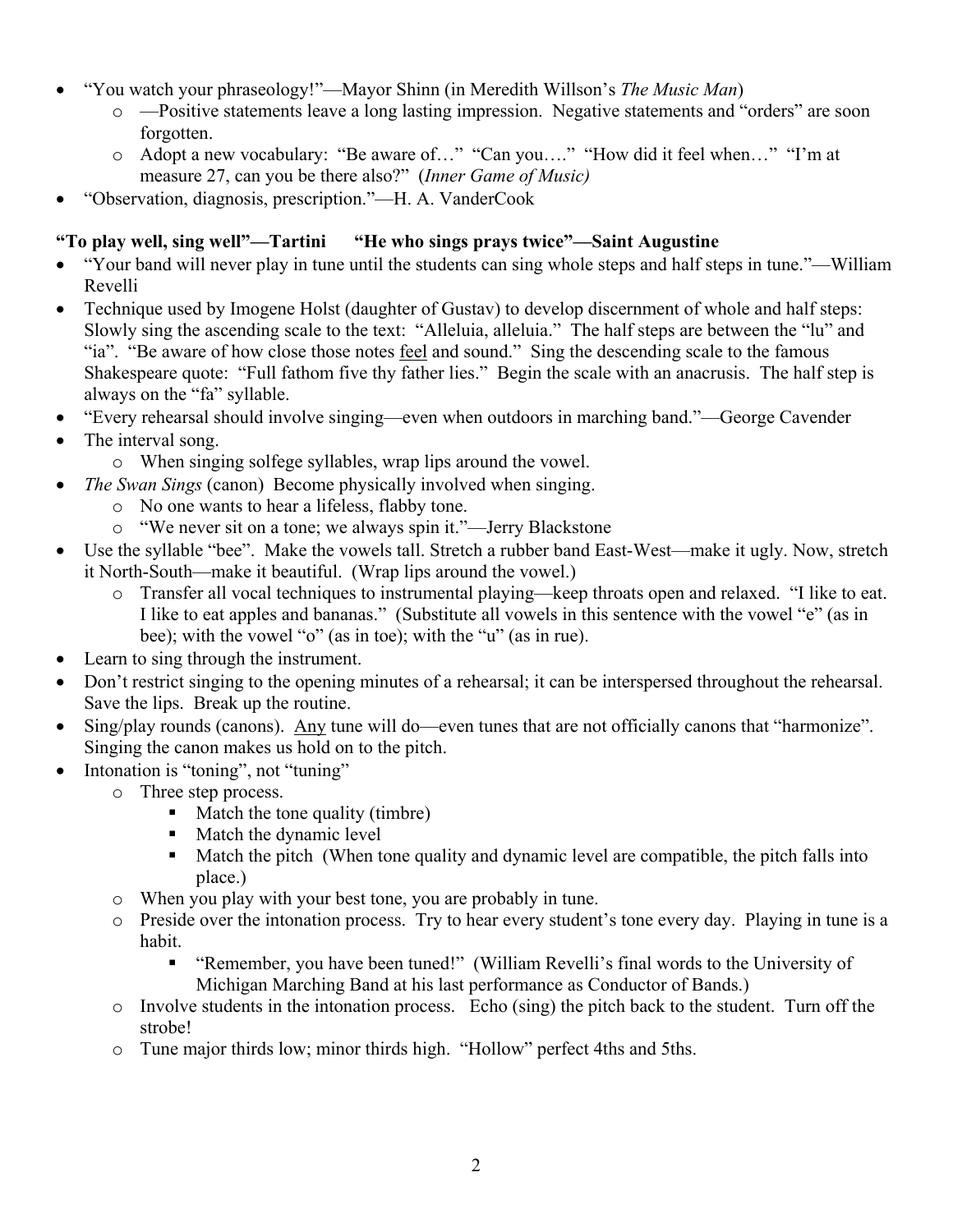## **Music for the soul—as important for the conductor as well as for the students.**

- The *Treasury of Scales* by Leonard B. Smith (Belwin)
	- o The holy "bible" of tone development, blend, and pitch. All 24 major and minor scales appear in 4 different harmonizations with each featuring a different group of instruments with the solo scale line. Example
	- o It is not just a book of endless whole notes.
	- o Change—meters, unexpected stops and starts, dynamics, play in reverse order, staccato march style, add percussion parts from the Stone *Stick Control* book or "march" parts from some of the easy Haskell Harr solos, give oboe books to mallet players, alternate choirs on even-odd measures, "snake reading" etc…. The possibilities are endless.
	- o Excellent training to develop the "pyramid of sound"—bass voices loudest, soprano softest.
	- o Also can be used to develop an "hourglass" shape of sound as needed in many Sousa marches, homophonic writing (*English Folk Song Suite),* etc…
	- o Count singing—sing the parts in harmony with a subdivided beat. This internalizes the pulse and makes the players "appreciate" just how long a whole note really is.
	- o If a band sounds good playing the *Treasury of Scales*, it really does sound good.
	- o Read James Jordan's *Ear Training Immersion Exercises for Choirs* (GIA Publications, Inc.) The following points are discussed in great detail in this wonderful book.
		- Understand what our students *really* hear. Many students hear only in major.
		- Do not underestimate the power of solfege syllables sung within a harmonic environment. Solfege, when sung not as unisons, but within a sounded harmonic sea, appears to establish immediate context for the singer, regardless of experience level.
		- The importance of the dominant function note.
	- o Memorize some of the frequently used lines so that they can be played in situations where there are no music stands—before a concert, at festival warm-up, etc…
- Bach for band
	- o *Eight Little Preludes and Fugues* arranged by R. L. Moehlmann
		- Actually, J. S. Bach did not compose these musical gems. All Bach scholars now agree that Bach did not write them. In fact, they were probably composed after 1750—after Bach died. Today, in organ recitals, the *Eight Little Preludes and Fugues* are usually announced as "Attributed to J. S. Bach formerly". Nevertheless, no matter who wrote them, they are wonderful and indispensable to the training and sensitizing of musicians. See the musical examples pages for excerpts of the band arranged preludes and fugues. The P&F in G minor is especially musical and "dark".
		- Larry Daehn has arranged the fugues from the  $P \& F$ 's #IV and VIII. These are playable by a junior high school band. They have not been "watered down", but they are more safely scored than the Moehlmann.
		- A great introduction to the fugal playing is Anne McGinty's *Fanfare and Fugue* (Queenwood).
	- o Chorales—found in numerous books. *Sixteen Chorales* arranged by Lake. *Bach Chorales for Band*  arranged by Richard Thurston (Southern Music)—several "advanced" chorale settings by Bach.
	- o *Bach: Air* Arranged by Anne McGinty (Queenwood)
	- o *Fantasia in G major* arranged by Leist and R. F. Goldman (Grade 4)
	- o *Festival Prelude* arranged by Bob Margolis (Grade 3)
- I never met a slow movement that I didn't like—or could convince students to like!
	- o Tell me a story!
		- "Once upon a time, there were three bears..."
		- Read the telephone book—make it sound like Shakespeare!
		- Use verbal imagery.
		- •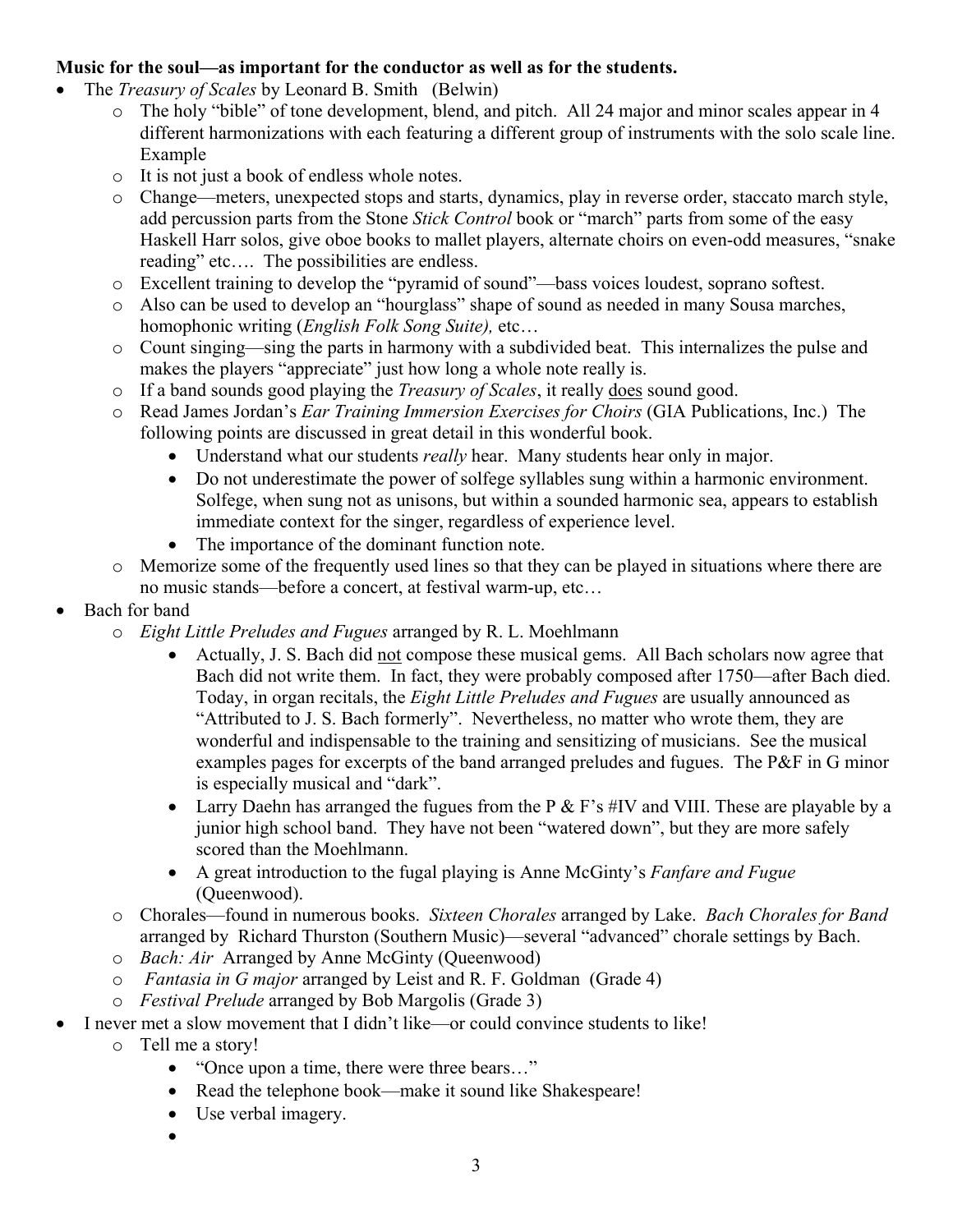- o Expression can be taught!
	- VanderCook's *Expression in Music* (Rubank)
		- "Were you there that night." Recite this sentence five different ways—emphasizing a different word each time.
		- Long note—strong note; short note—light note.
- o The many beautiful folk song settings by Larry Daehn—*Country Wildflowers, While I Watch the Yellow Wheat, Irish Farewell, etc..* (Daehn Publications)
- o *Yorkshire Ballad*—James Barnes (Southern)
- o *Clouds* Anne McGinty (Kjos/Queenwood)
	- The perfect introduction of slow music for young bands.
	- The "storm scene" in the middle of the piece can be enhanced with rolls on the bass drum and tympani, sheet metal, garbage can lids, darkened hall with strobe light flashing on the ceiling etc….
	- This piece is really an example of French impressionism for young band.
	- Years after performing this piece, references can be made to its style, texture, and tempo. "Doesn't this piece remind you of *Clouds*?" "Remember how we faded away on the final note of *Clouds*?"
- Gregorian Chant
	- o *Kyrie XI*

# **Devloping Technic and Coordination (Rhythm)**

- Make scales non-threatening.
	- o Patience. Daily application—without fail. Don't make students hate scales. I do not grade scales. I do provide evaluations.
- Learn all the major and minor key signatures
	- o Start with easy, accessible patterns. *Pentascales* and *Major Tetrachords "Round the Circle in All the Keys"* which can be reproduced from the teacher's book of *Do It For Band* by James Froseth (GIA)
	- o Make the hard key signatures fun. Students don't have to know that what they play is good for them!
		- *College Mascots* This page will make your band "beg" to play in Concert D flat major!
		- *The Other Fight Song* (Concert C Major)
		- *Alleluia* (Gregorian chant that uses all the notes of the scale. Play in different keys. Be sure to sing the *Alleluia*.)
		- *Hallelujah Chorus* (in concert C Major) Handel, arranged by Clair Johnson (Rubank)
			- Not a watered down version. Students like it so much that they will want to play the concert B naturals and E naturals!
- Predictable routines
	- o *Basic Training Course, Book 2* by John Kinyon (Alfred) Published in 1972 and *is* available!
		- Every unit follows the same "plan".
		- Encourages technic. The warm-up allows the conductor to wander around the band. In the "warm-up" section, line "C" is always a lip slur for the brass. Practical, essential snare and bass drum writing. The etudes (lines  $5 \& 6$ ) can always be played as a duet.
		- While intended for junior high bands, this book is useful for older students, too. What do you do when you have to start rehearsal in a room that has no heat? Or a rehearsal after a pep assembly? Or a rehearsal after watching 10 minutes of Channel One? The Kinyon book gets the band to move and play.
	- o *Hal Leonard Advanced Band Method* by Harold Rusch (Hal Leonard) Published 1963. Still available!